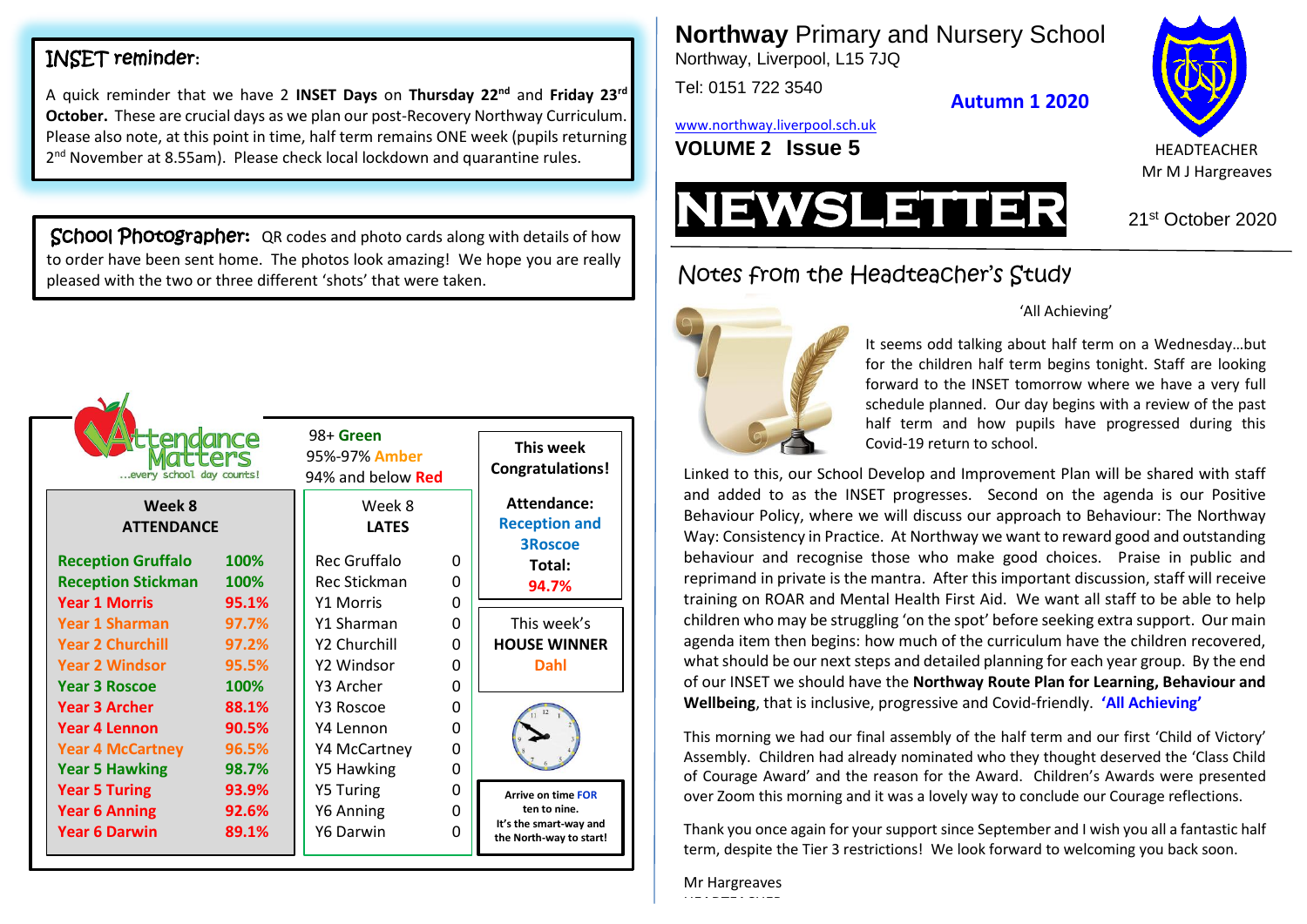# **Awards nominated from the Parents…**

Annabelle is new to Northway, but she puts her own fears aside and makes sure her younger cousin Henry gets to his reception class every morning, she holds his hands and watches him until she can no longer see him so he doesn't get upset before school.

Sleeping in his own room all night through and not afraid of darkness. Reading stories about courage like The Lion Inside by Bright Rachel and When You Are Brave by Pat Zietlow. (Daniel)

He dealt with the rollercoaster of emotional strain when his grandad passed away, whilst still engaging in learning at home and showing such maturity and empathy when enquiring how others were dealing with things. Very courageous to deal with someone close to him passing away in difficult circumstances. I am so very proud of him. (Nathan)

Henry was very nervous waking in to school on his own after a lot of upset nights and mornings over it he became very brave and skipped in.

Daisy faced her fear of heights. She lay down on the glass floor of the Blackpool tower eye.

Judi has been such a good listener. Listening to everything his parent ask him to do , doing his homework in time and being a good example to his little sister.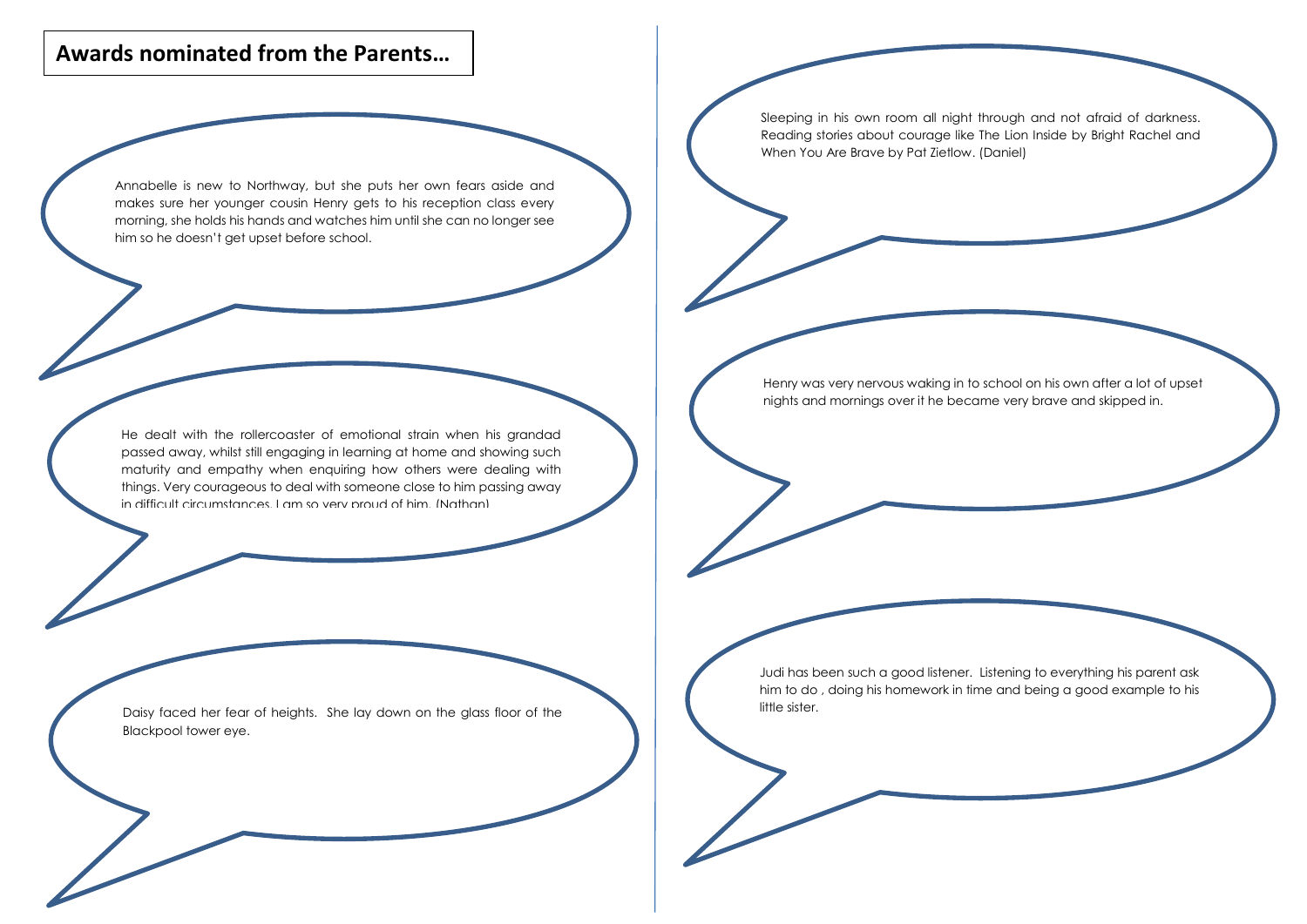Finn tries his best in all he does and never gives up. He has the courage to go for whatever he wants and doesn't let anything get in his way. He makes us smile every day at how well he does with his school work and on the football pitch! We love him lots.

Liam just keeps on going. Despite being in a tough year, he has had the courage to keep going with his work and is learning new things all the time. He comes home and teaches us a lot too! We're super proud of him and shows great determination in school and on the football pitch!

Udara has hots of courage In She likes to be a courageous person and she has always been one.

After not being able to attend his martial arts class for near 6 months he still achieved his blue belt last week, he was so brave to take on this challenge (Harrison)

Blossom was always scared to go on the monkey bars at the park , but kept going back and trying till she succeeded she was very brave even though they wear high she would not give in.

When the schools closed in end of March, Thomas was just over half way of first year of school. When I told him he would be attending a new hub school and might not see his school friends for a while he was very brave. When he started the Hub School I could tell he was nervous and anxious about going to a new place. He went into the class without a fuss and never complained. He was so brave and Ii felt extremely proud of him.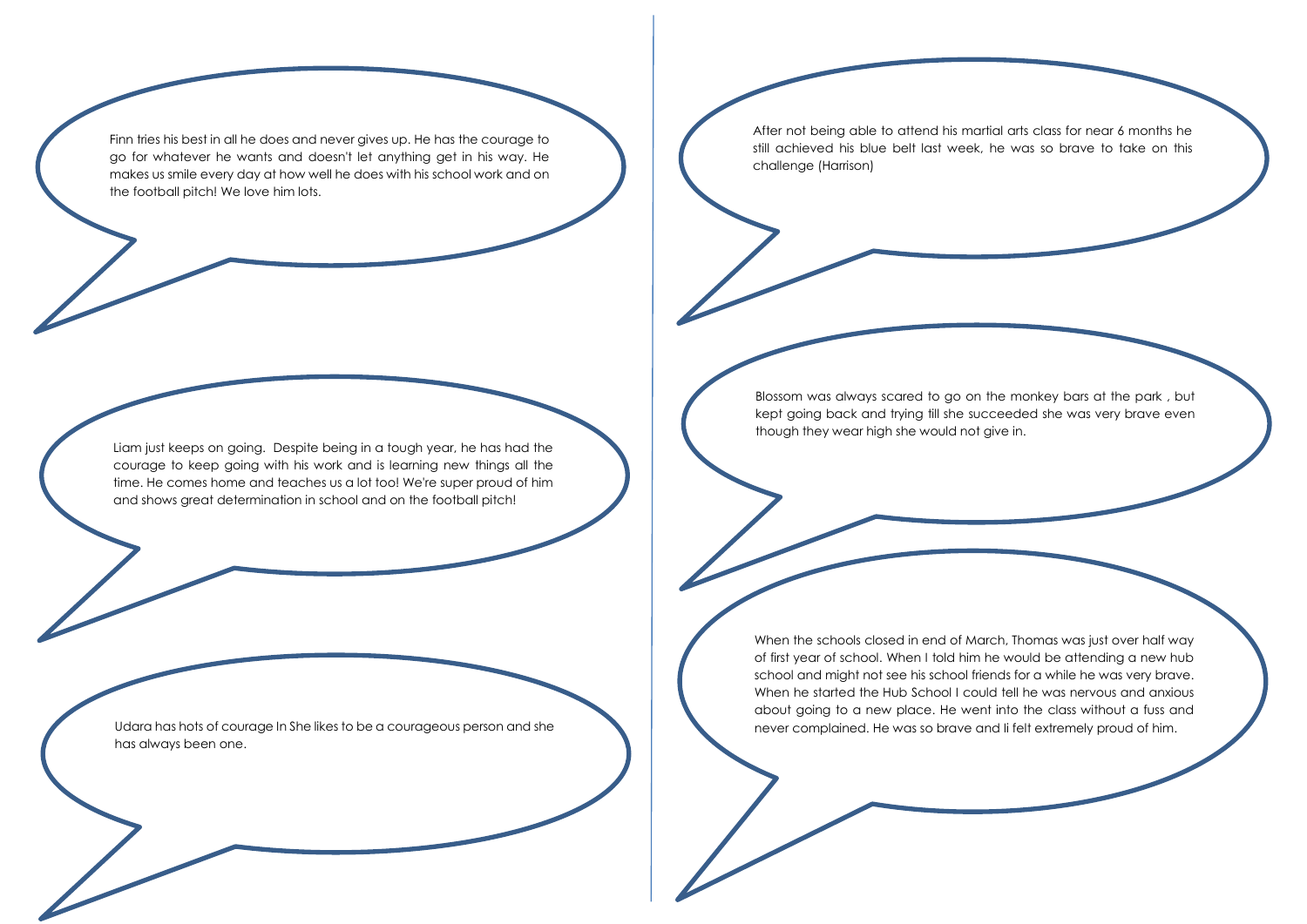Annabelle has moved school and area and she has been brave happy and positive. She was nervous but is now getting used to all the new people plus missing some old friends and dealing with it with a smile on her face.

Amelia always helping others and making sure everyone is ok.

Each and every day, Joseph excels himself above and beyond, he tries his hardest at work, whether it be in school or at home.

Aliyah's knowledge grows and grows each and every day, she's developing so much with enthusiasm and confidence. Shining star.

Climbing a tree in the park despite being terrified of falling. (Robyn)

During the pandemic Ada has continued to work at her best ability to learn from home, even when she found the work difficult she managed to carry on and push herself to the best she can be, and work things out by herself. (Ada)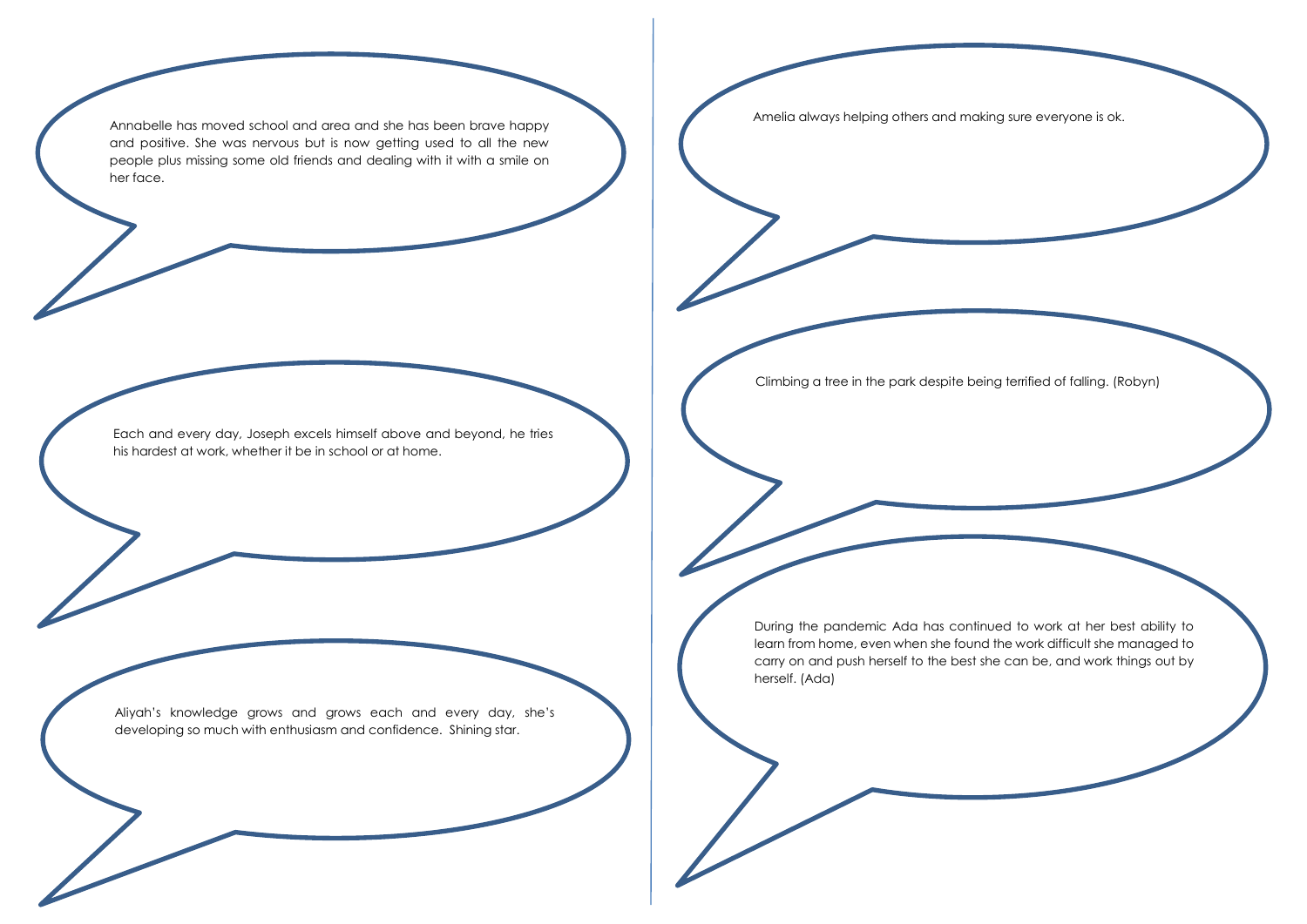On the first day of school Ya Qing was not scared of her teachers or her new classmates. She was very social with them.

Summer was so brave getting her x-ray in hospital, and we are very proud of how brave she was coming back to school with lots of help from her friends and teachers.

Always helping others and being kind (Poppy)

Playing for Liverpool Lacrosse Under 13s against an opposition full of 12 and 13 year olds when you are only 8. (Amber)

Being naturally shy, Sousan has grown in confidence, loves going to school, and especially loves Art and reading stories. Thanks to all teachers at the Nursery and Reception!

Becoming a big sister. Lucy shown signs of nervousness and found herself frightened a little when she found out she was going to be a big sister... always panicking in case she done a 'rubbish job'. However she has been a big sister to her little brother Casper for 10 days now and has done the best job she possibly could. Her ability to look after him, including feeding him, changing his nappies and keeping him safe with lots of love and cuddles takes a lot of courage and she is doing a fantastic job. Lucy well done we are so proud of you.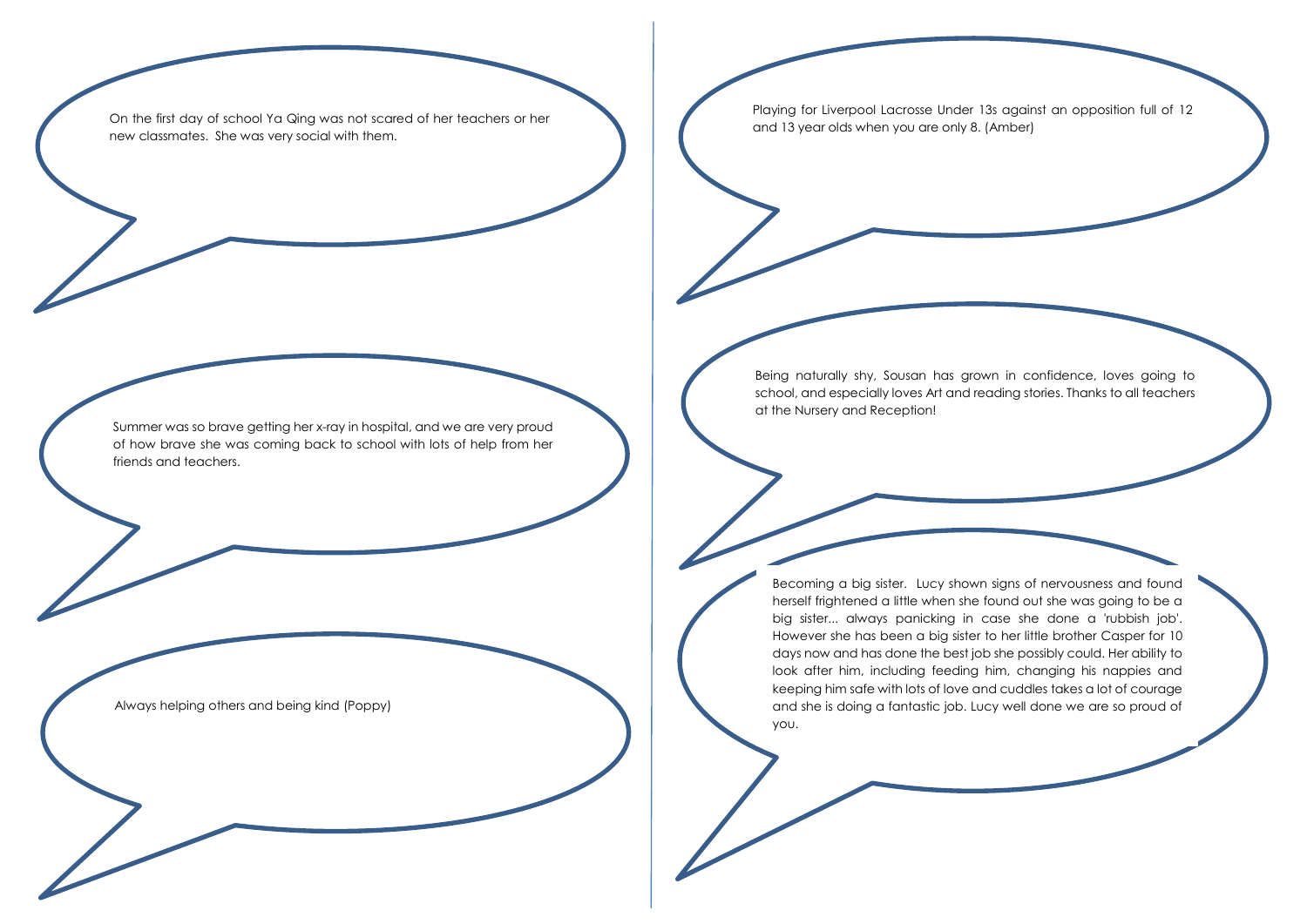For Looking After His Mummy Whilst She Has Been Working Long Shifts In Alder Hey During Lockdown This Year. He has been kind and caring Looking after his mummy after finishing long night shifts this year during lockdown and helping care for his baby sister. (Ethan)

Callum has been very helpful always wanting to help with the cleaning and daily house hold duties. He is always the 1st one to help anyone that needs help. He is an amazing little man that beings joy to everyone around him.

Starting a brand new school, making new friends, trying hard & being kind (Joseph)

When he overcomes his shyness in new settings and around new people to become striker for his football team (Jay John)

Amelia brought her nanny and grandad lots of smiles and laugher during lockdown. She was very caring and wanted to always make sure everyone was okay even when she missed them so much.

Being Brave Whilst Witnessing Her Mum And Brother Nearly Drown At Sea. Lily. Whilst on holiday in Cornwall in August, Lily's older brother was on his body board in the sea, I noticed him drifting out and had to go into the sea to try and get him in, as I got closer to James Ii heard him screaming help me i was totally unaware at this time that he was caught in a rip current, a young teenager came and rescued James however I was then struggling for my life and also caught in the rip current. I was in the sea for about 15 minutes and the coast guards rescue boat and helicopter was called to my rescue. Lily was left on the shore crying and was being comforted by strangers at the beach whilst witnessing myself and her brother in extreme difficulty. This was on the Cornish news and the Padstow coastguard fb page and I think Lily was extremely brave during this horrific experience and I would love the school to show her how brave she was as this has had a really emotional effect on her and she still speaks about it everyday.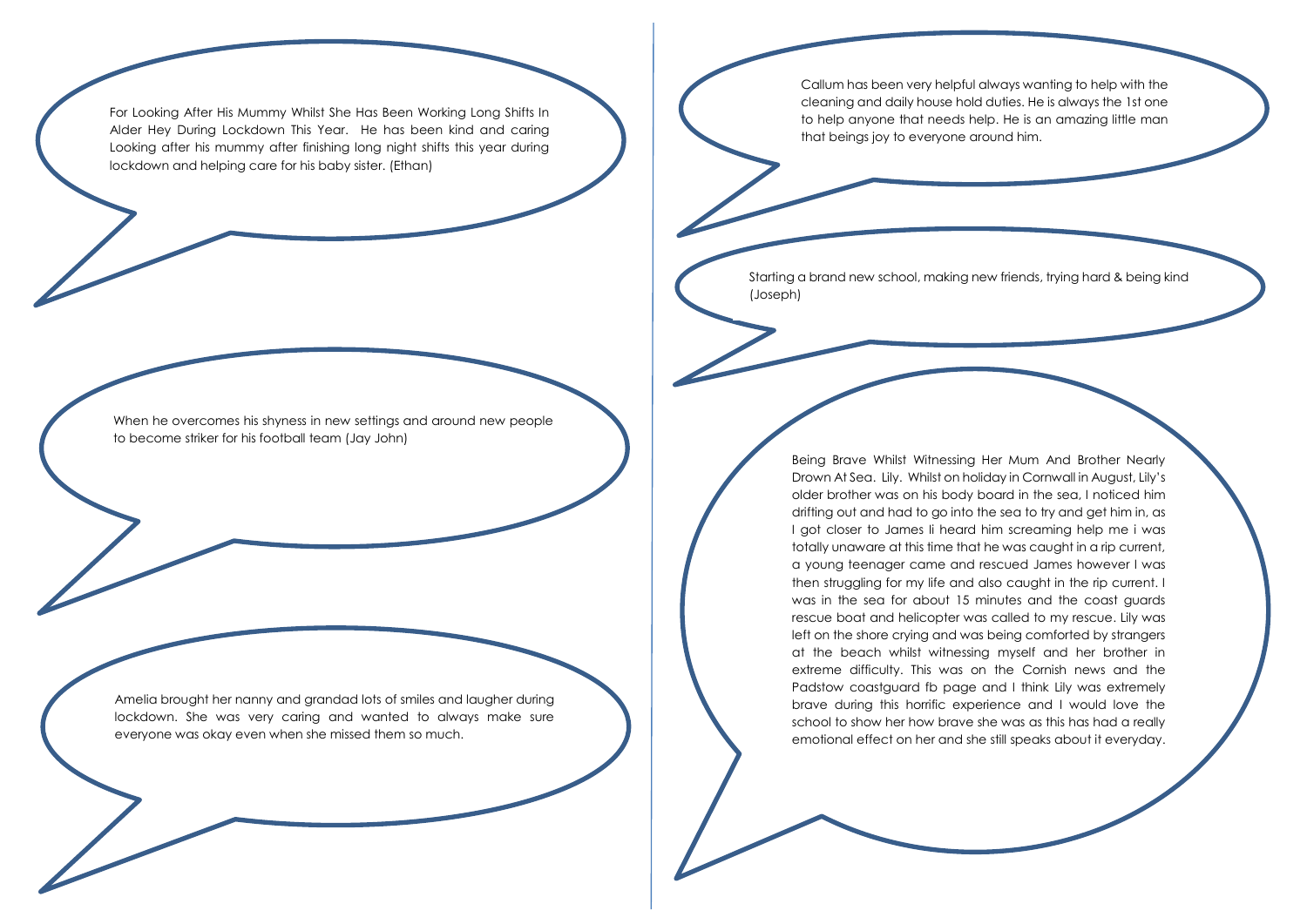## Class Child of Victory Awards: Courage

| Year 1 Morris    | Jude Howey and Gabriella Holbrook          |
|------------------|--------------------------------------------|
| Year 1 Sharman   | Mahdi Akbari and Emmy Williams             |
| Year 2 Churchill | Zakaryiah El Hadrimi and India Clarke      |
| Year 2 Windsor   | Keira Miller and Steven Jay                |
| Year 3 Roscoe    | Adam Jones and Annie Savage                |
| Year 3 Archer    | Rory Waugh and Poppy Standfield            |
| Year 4 Lennon    | Evander Joyce and India Campbell           |
| Year 4 McCartney | Joseph Devine Walker and Layton Robinson   |
| Year 5 Hawking   | Jessica Whitby and Sofia Croitoru          |
| Year 5 Turing    | Sam Morse and Jun Shi                      |
| Year 6 Anning    | George Morse and Sky Heyes-Dowd            |
| Year 6 Darwin    | Charlie Bromilow and Alison Ambrose-Rourke |
|                  |                                            |



# DONATE FOOD

Our foodbank relies on your goodwill and support, even more so in this time of uncertainty and worry. So far we have been overwhelmed with support and we thank you all!

Over 90% of the food distributed by foodbanks in The Trussell Trust network is donated by the public - that's why your food donations are absolutely vital to our ability to give everyone referred to us a balanced and nutritious three day supply of food.

Our shopping list on the right shows the food items that we need right now.

## Harvest:

As a School we will still be marking Harvest but unfortunately we will not be able to visit Oakvale Church (KS1) or St David's Church (KS2) due to local restrictions. **Are you still able to support our local Food Banks?** Donations from School Harvests are relied upon heavily by the Food Banks so all donations will be gratefully received.

|                                                                                                     | <b>JAM</b>                                                                                                   | <b>URGENTLY NEEDED FOOD ITEMS</b><br><b>INSTANT MASH OR TINNED POTATOES</b><br><b>TINNED FRUIT</b> |  |
|-----------------------------------------------------------------------------------------------------|--------------------------------------------------------------------------------------------------------------|----------------------------------------------------------------------------------------------------|--|
|                                                                                                     |                                                                                                              | TINNED RICE PUDDING OR CUSTARD                                                                     |  |
|                                                                                                     | <b>TINNED FISH</b>                                                                                           |                                                                                                    |  |
|                                                                                                     |                                                                                                              |                                                                                                    |  |
| collection point locations:<br><b>LOCATION OF</b><br><b>FOOD</b><br><b>DONATION</b><br><b>POINT</b> | If you are happy to drop off food donations, please see the table below for our food<br><b>OPENING HOURS</b> | <b>COMMENTS</b>                                                                                    |  |
| Tesco<br>Superstore,<br>Allerton Road,<br>Woolton, L25<br>7SF                                       | 08:00 - 21:00 Mon-Fri<br>08:00 - 20:00 Sat<br>10:00 - 16:00 Sun                                              | behind checkouts                                                                                   |  |

## 'Together we can achieve anything'

**All learners, all valued, all achieving, all the time Together involves everyone…which makes it all the more exciting!**